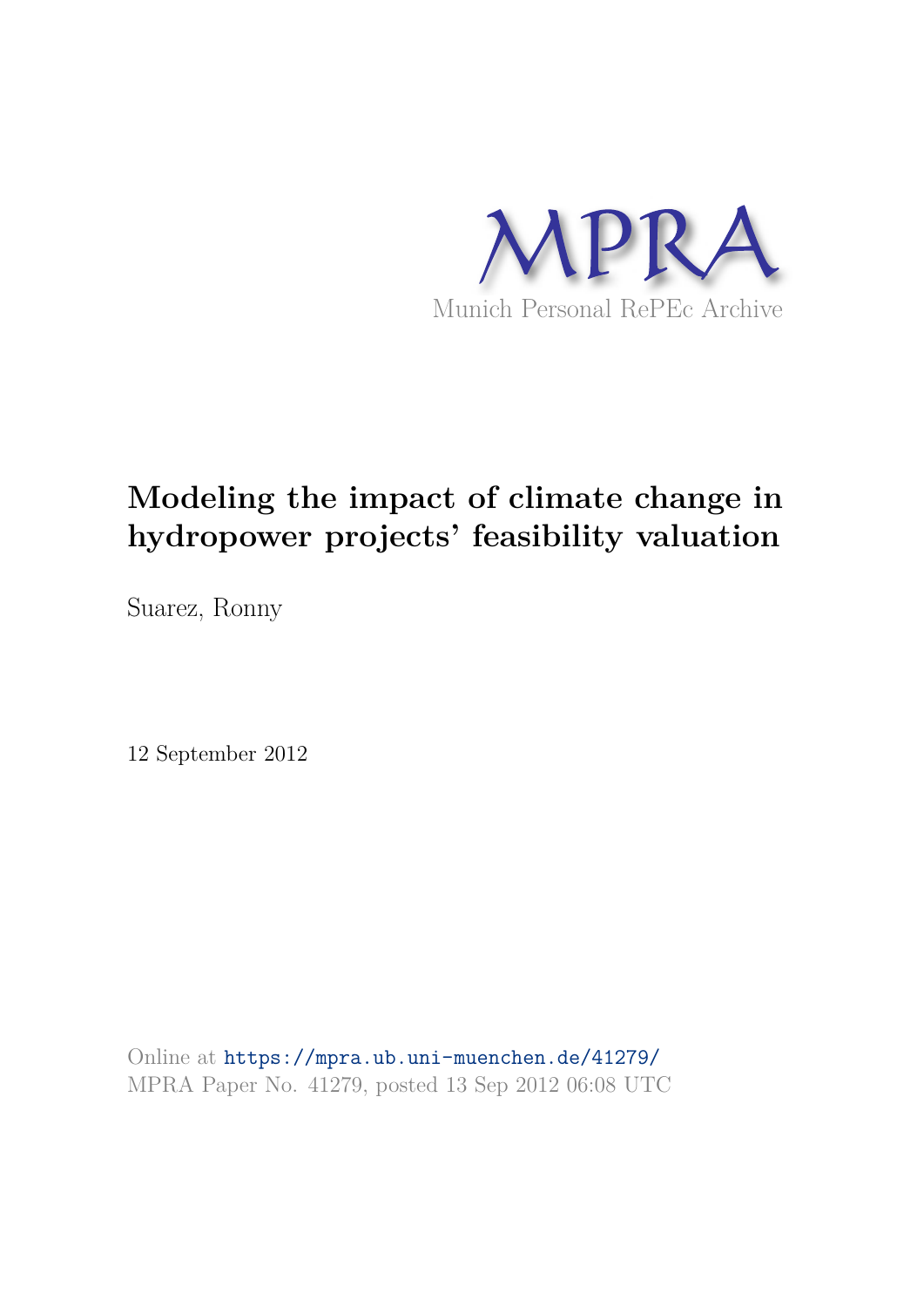# **Modeling the Impact of Climate Change in Hydropower Projects' Feasibility Valuation**

**Working Paper** 

Ronny Suarez Araya

Email: ronnysuarez@bcie.org

\_\_\_\_\_\_\_\_\_\_\_\_\_\_\_\_\_\_\_\_\_\_\_\_\_\_\_\_\_\_\_\_\_\_\_\_\_\_\_\_\_\_\_\_\_\_\_\_\_\_\_\_\_\_\_\_\_\_\_\_

In this paper a case study is presented to propose an alternative *mechanism to include the impact of climate change into the hydropower projects' feasibility valuation. We started from an independent engineer historical energy generation simulations; therefore, applying mixing unconditional disturbance and extreme value theory, a new path that satisfies a return level' specification is created. The new path is used to analyze the effect of extreme events on the internal rate of return of the project. This mechanism could also be used to execute an educated guess as simple sensitivity test.* 

**September 2012**

\_\_\_\_\_\_\_\_\_\_\_\_\_\_\_\_\_\_\_\_\_\_\_\_\_\_\_\_\_\_\_\_\_\_\_\_\_\_\_\_\_\_\_\_\_\_\_\_\_\_\_\_\_\_\_\_\_\_\_\_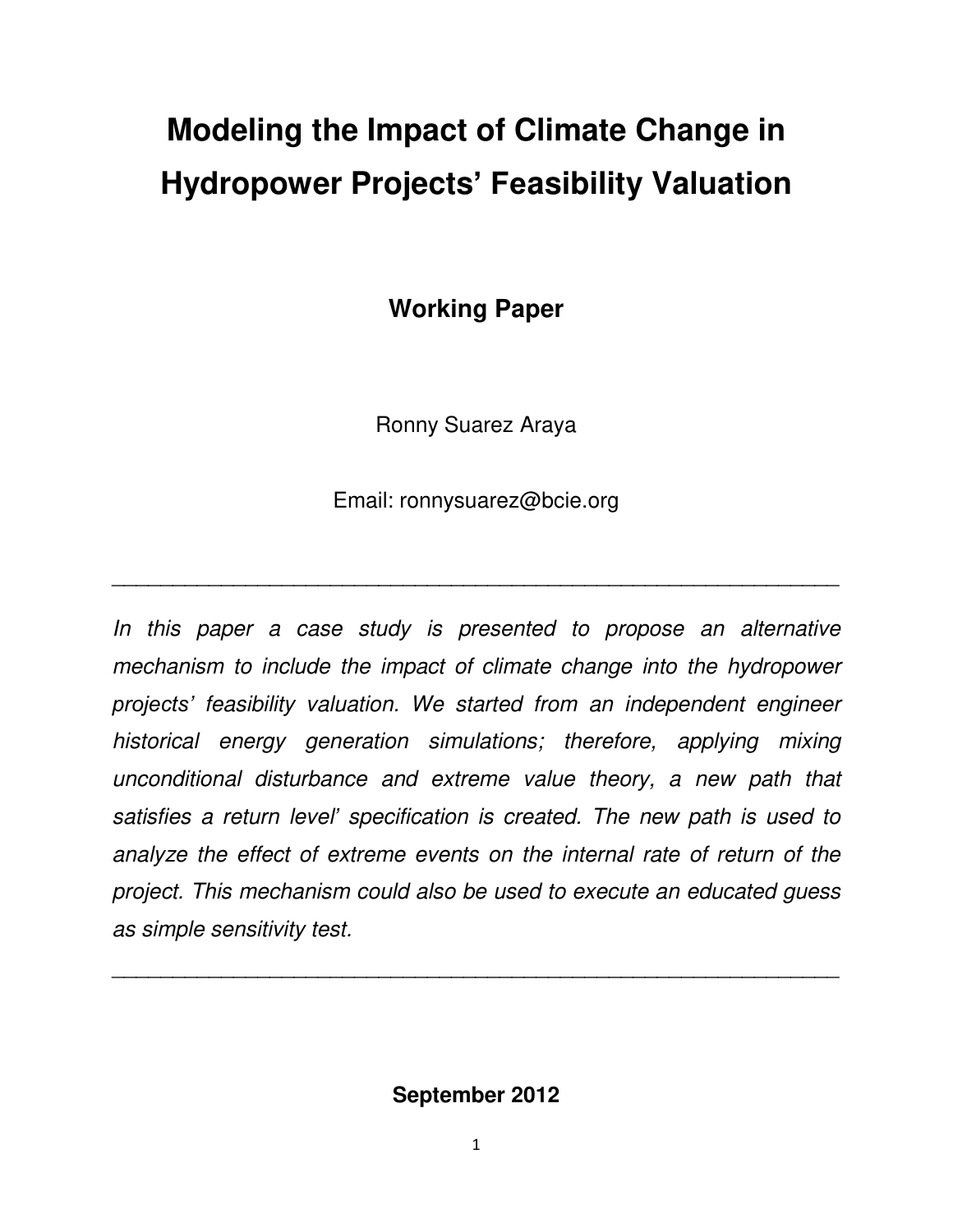#### **I. Introduction**

With a changing climate, the resource potential for hydropower could change due to: a) Changes in river flow (runoff) related to changes in local climate, particularly in precipitation and temperature in the catchment area; b) Changes in extreme events (floods and droughts) may increase the cost and risk for the hydropower projects; and c) Changes in sediment loads due to changing hydrology and extreme events. More sediment could increase turbine abrasions and decrease efficiency; furthermore, increased sediment load could also fill up reservoirs faster and decrease the live storage, reducing the degree of regulation and decreasing storage services (IPCC, 2011).

Moreover, many of the current climate change studies indicate that the frequency in the occurrence of extreme events will increase in the future (IPCC, 2007).

In this paper, the effect of extreme events on the internal rate of return of the project will be analyzed through variations in the annual energy generation of hydropower.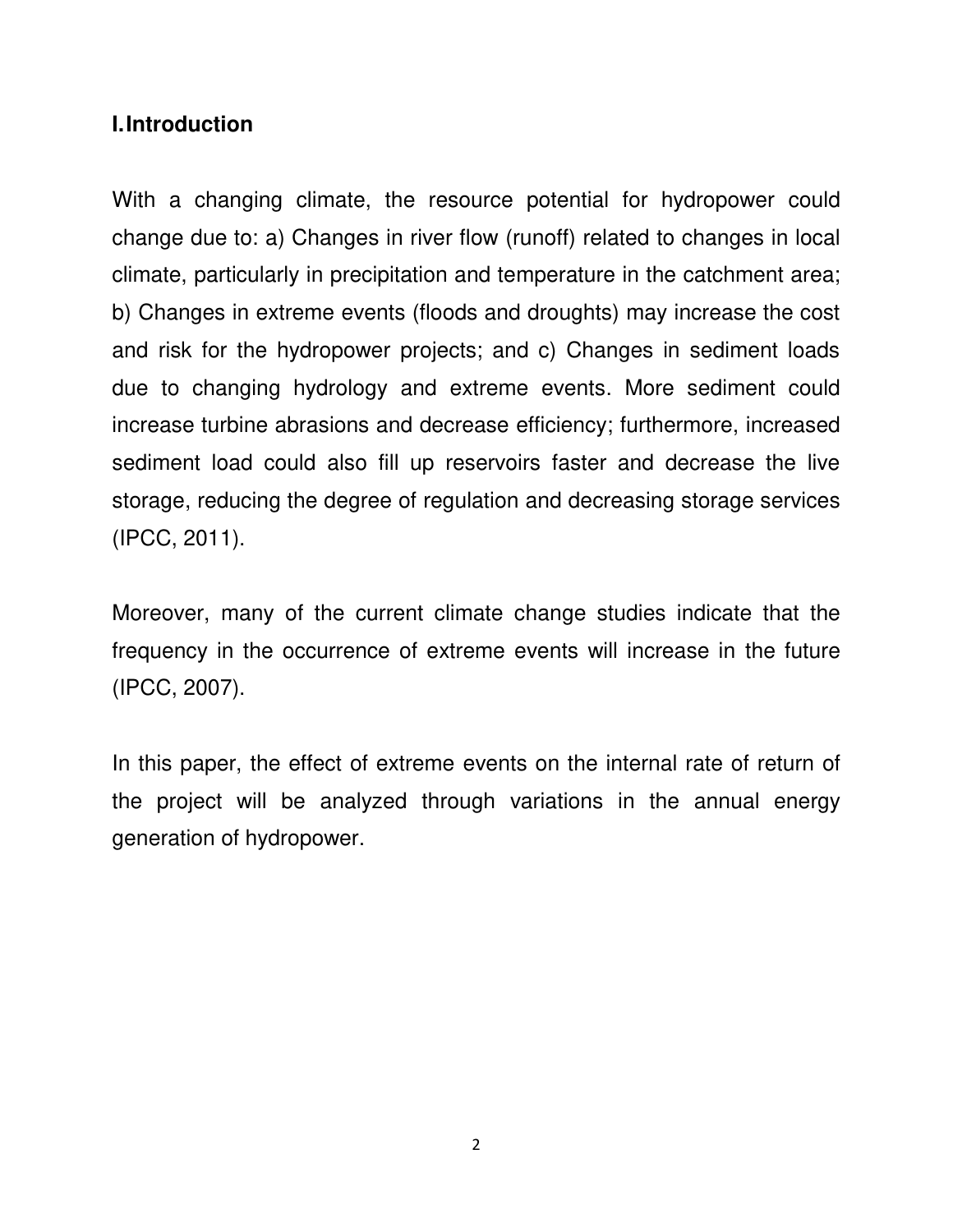#### **II. Case Study**

The case study refers to a hydropower plant of 20.0 MW installed capacity developed in Central America.

The following table summarizes annual energy generation (GWh) estimated for an international prestige independent engineer using historical daily streamflow records:

**Table 1. Historical Annual Energy Generation Simulations** 

| <b>1976</b> | 1977  | 1978           | 1979  | 1980         | 1981  | 1982       | 1983        | 1984  | 1985 | 1986  | 1987 |
|-------------|-------|----------------|-------|--------------|-------|------------|-------------|-------|------|-------|------|
| 88.1        | 77.9I | 90.2           | 84.0  | 93.5         | 100.8 | 97.8       | 98.9        | 88.2  | 89.8 | 96.1  | 89.9 |
| 1988        | 1989  | 1990           | 1991  | 1992         | 1993  | 1994       | <b>1995</b> | 1996  | 1997 | 1998  | 1999 |
| 93.2        | 83.5l | 96.8           | 93.2  | 105.9        | 85.3  | 90.2       | 77.5I       | 78.3  | 84.6 | 102.6 | 80.1 |
| 2000        | 2001  | 2002           | 2003  | 2004         | 2005  | 2006       | 2007        | 2008  | 2009 | 2010  | 2011 |
| 89.4        | 105.9 | 110.7          | 103.9 | 97.3         | 107.4 | 82.9       | 101.2       | 122.1 | 95.5 | 109.1 | 95.9 |
| Average:    |       | 94.1 St. Dev.: |       | $10.3$ Min.: |       | 77.5 Max.: | 122.1       |       |      |       |      |

### **II.1. Extreme Events**

Extreme events occur when a risk takes values from the tail of its distribution (McNeil, 1999).

Let  $X = (X_1, ..., X_n)$  be independent identically distributed random variables with a unknown distribution function F.

The sample maximum,  $M_n$ , with n the size of the block is defined  $M_n=$  max  $(X_1, ..., X_n)$ .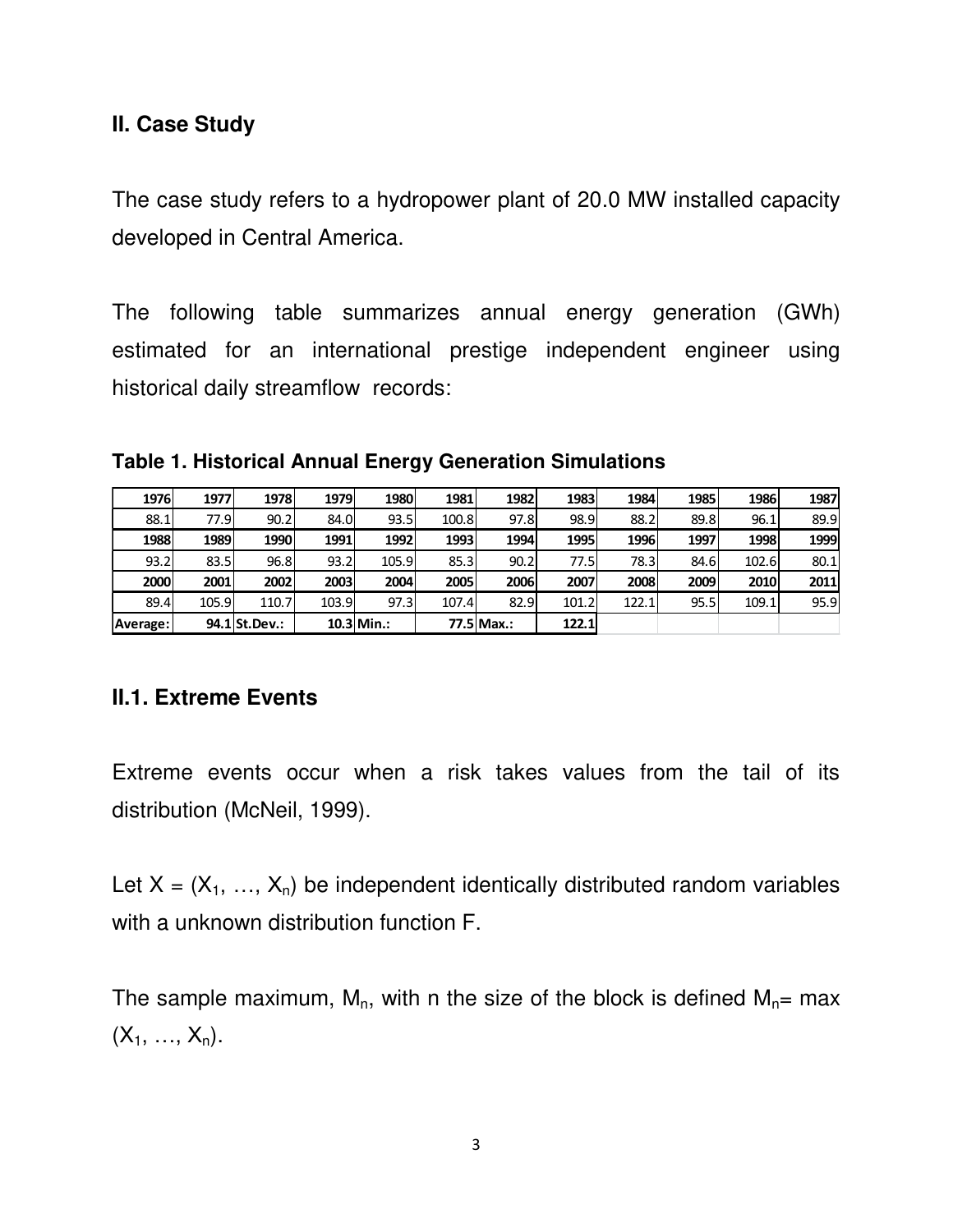Under the Fisher - Tippett Theorem the sequence of normalized maxima converges in distribution:

$$
H(x) = \exp(-1(1 + \xi(\frac{x-\mu}{\sigma}))^{-1/\xi})
$$
 for  $\xi \neq 0$ 

where  $\mu$  is the location parameter,  $\sigma$  is the scale parameter and  $\xi$  is the shape parameter.

Using the extRemes Toolkit developed by Eric Gilleland, within statistical software R, we applied the Block Maxima method and estimated a Generalized Extreme Value Distribution (GEV).

As we are interested in the minimum annual energy generation, we must first transform the data:  $-Max(-X_1, ..., -X_n) = Min(X_1, ..., X_n)$ .

Estimated GEV has parameters:  $\mu = -96.5439$ ,  $\sigma = 11.06785$  and (ξ)=-0.50838

#### **II.1.1. Return Level**

The *return level*  $R_k^n$  is the level expected, on average, to be exceeded in one out of *k* periods of length *n*.

The *return period* is the amount of time expected to wait for a particular return level to be exceed; return period is the inverse of the probability of an event (e.g. a called "100 years event" has a 1% probability of exceed the record level in a given year).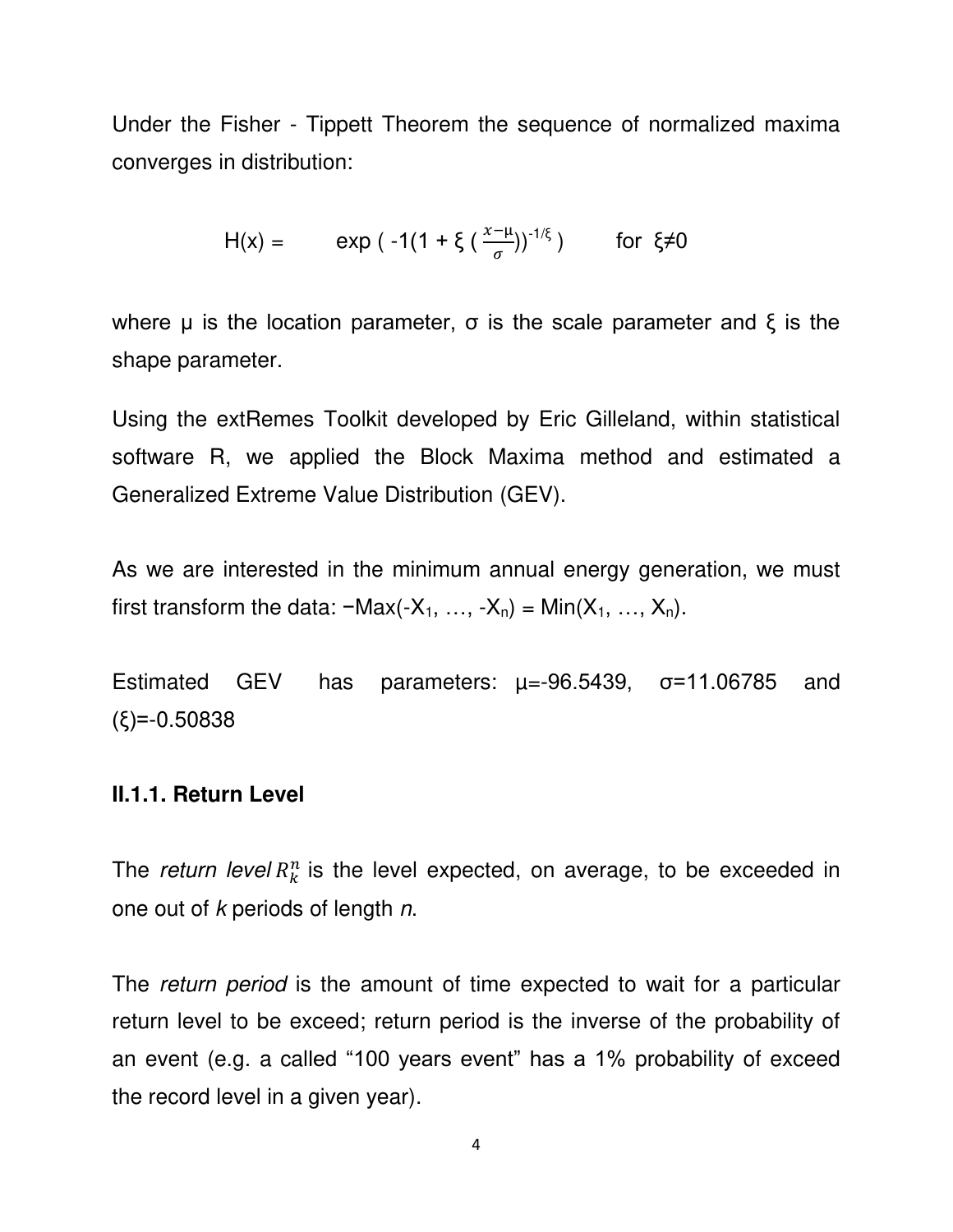Return level is simply the calculation of quantiles from the Generalized Extreme Events Distribution, specifically:

Pr (M<sub>n</sub> ≥ R<sub>k</sub><sup>n</sup>) = 1/k  
\n
$$
R_k^n ≈ H_{\xi, \mu, \sigma}^{-1} (1 - 1/k) ≈ \tilde{\mu} - \frac{\tilde{\sigma}}{\tilde{\xi}} (1 - (-\ln(1 - 1/k))^{-\xi}) \text{ for } \tilde{\xi} \neq 0
$$

The estimated 100 years return level  $(R_{100})$  is -76.8, with 95% confidence interval of (-78.94354,-71.30753); meaning, on average, only once in a hundred years the annual generation will be below that level. Figure 1 shows the return level plot.



Figure 1. Return Level Plot for the Historical Annual Energy Generation Simulations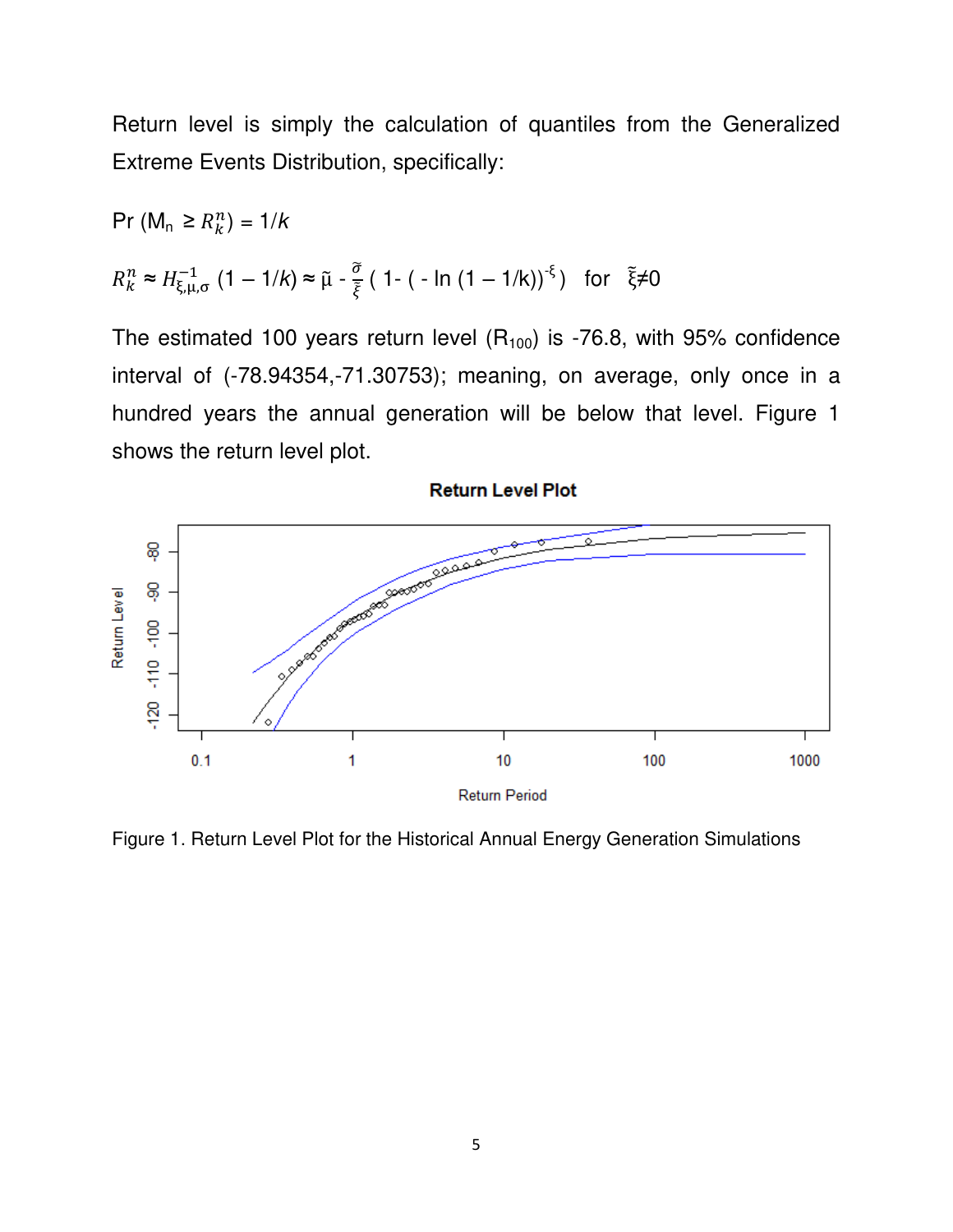#### **II.2. Modeling Impact of Climate Change**

The main premise to modeling the impact of climate change is the assumption that a "100 years event" turns into a "much lower year event"; in this case, the probability of exceeding the record level in a given year will increase from 1% to 25%, from 1 event every 100 years to 25 events every 100 years. Therefore, we have to create a new annual energy generation path that computes a 4 years return level  $(R_4)$  equal to -77.8.

#### **II.2.1. New Path Construction**

Tompkin and D'Ecclesia (2006) introduced the Mixing Unconditional Disturbances (MUD) model where simulations of path are obtained by rewriting history; under this approach parameter estimation and distributional assumption are not required and the statistical characteristics of the original path are conserved.

Given the historical series returns for a variable  $X_t$ , for  $t = 0,...,T$ , the unconditional mean µ, and standard deviation σ, are estimated.

Normalizing the sequence of the variable yields:  $Z_t = X_t - \mu / \sigma$  where  $Z_t$  is the series of standardized "disturbances" from 1 to T. By design, the resulting disturbances have a mean of 0 and standard deviation of 1.

The simulated variable  $\tilde{X}_t$  at each time t > 0 is obtained by using the standardized disturbances, to generate the new path we "freeze" the  $Z_t$  and use formulation:  $\widetilde{X}_t = Z_t * \sigma + \mu$ 

6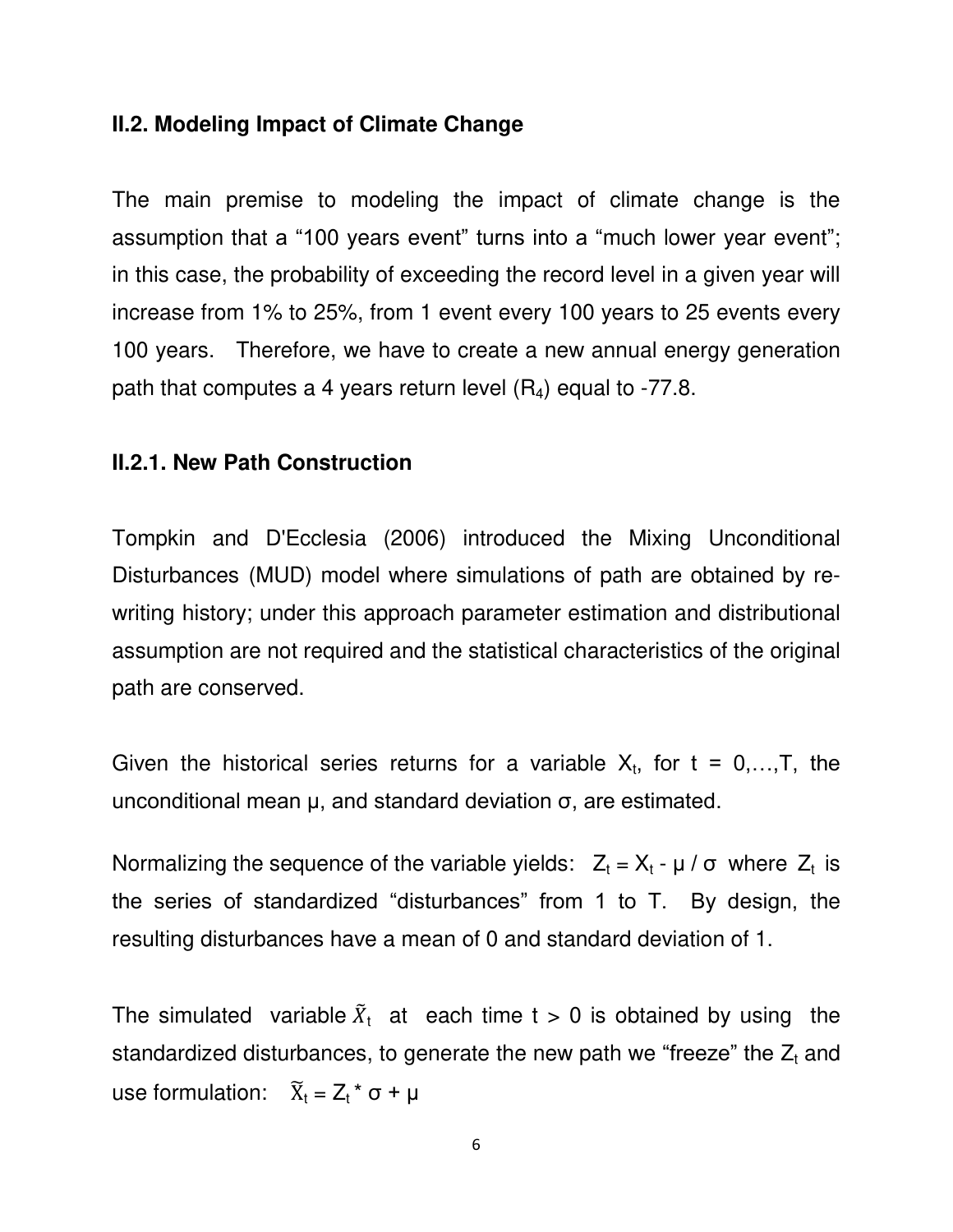We are looking for a simulated new path (Figure 2) that searches a lower average annual energy generation, a higher standard deviation, and also that compute the required return level' specification.



Figure 2. New Historical Annual Energy Generation Simulations Path

Table 2 summarizes the new estimated annual energy generation (GWh) path:

| 1976     | 1977  | 1978           | 1979  | 1980       | 1981  | 1982       | 1983         | 1984  | 1985 | 1986  | 1987 |
|----------|-------|----------------|-------|------------|-------|------------|--------------|-------|------|-------|------|
| 88.1     | 76.7  | 90.2           | 83.3  | 93.9       | 101.9 | 98.5       | 99.6         | 87.5  | 89.2 | 96.2  | 89.2 |
| 1988     | 1989  | 1990           | 1991  | 1992       | 1993  | 1994       | <b>1995</b>  | 1996  | 1997 | 1998  | 1999 |
| 92.7     | 81.9  | 96.5           | 92.5  | 106.5      | 83.6  | 88.9       | 74.9I        | 75.7  | 82.5 | 102.2 | 77.4 |
| 2000     | 2001  | 2002           | 2003  | 2004       | 2005  | 2006       | 2007         | 2008  | 2009 | 2010  | 2011 |
| 87.5     | 105.7 | 110.9l         | 103.3 | 95.8       | 106.9 | 79.9       | 99.9         | 123.0 | 93.4 | 108.3 | 93.7 |
| Average: |       | 91.5 St. Dev.: |       | 20.7 Min.: |       | 53.0 Max.: | <b>134.1</b> |       |      |       |      |

**Table 2. New Historical Annual Energy Generation Simulations Path**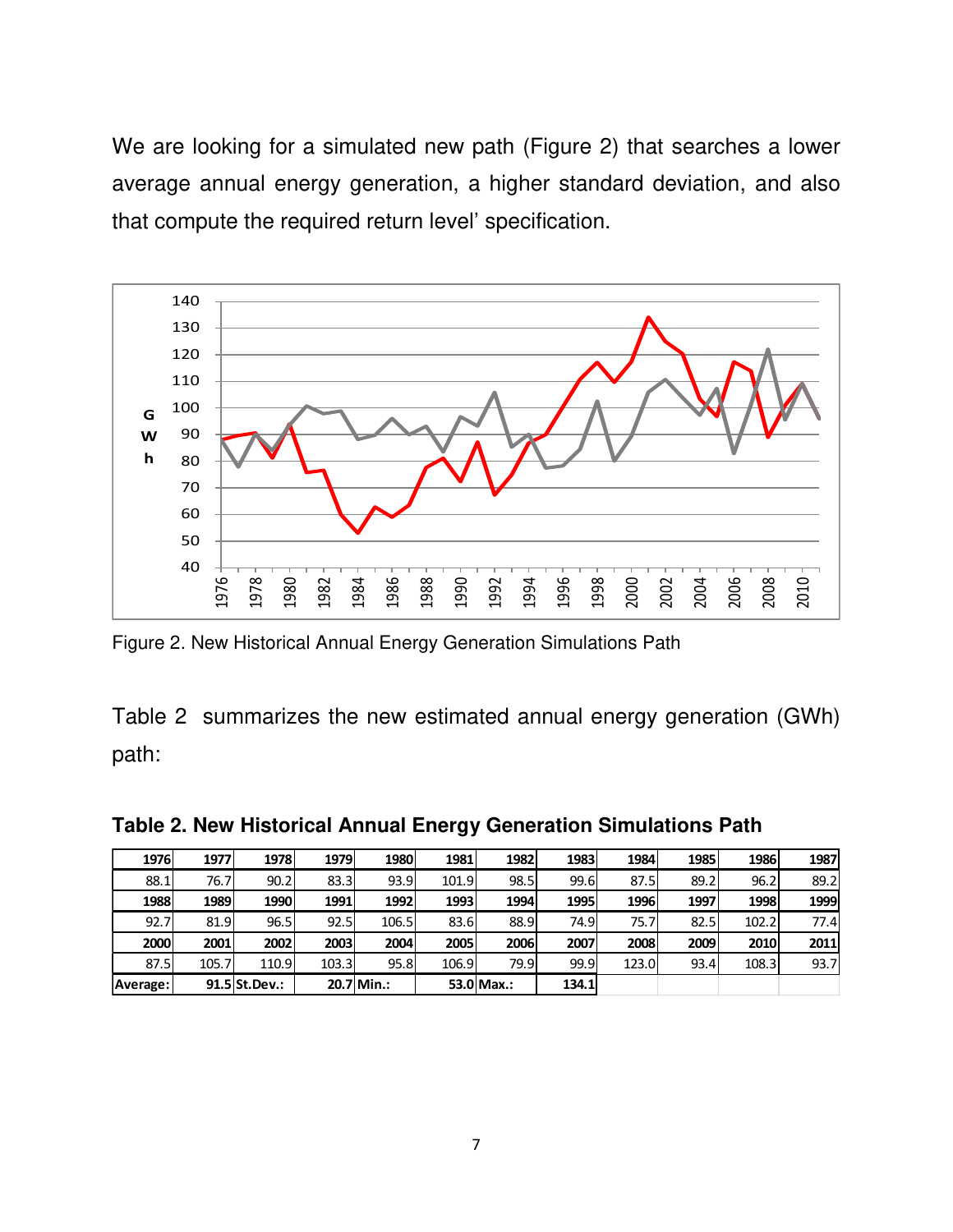Figure 3 depicts comparative histogram of original and new historical annual energy generation simulations paths.



Figure 3. Annual Energy Generation Simulations Histogram Plot.

For the new path, estimated GEV has parameters:  $\mu = -97.74382$ , σ=20.98933 and ξ=-0.37610.

The 4 years return level  $(R_4)$  recorded is -76.8, with 95% a confidence interval of (-84.36307,-69.44988).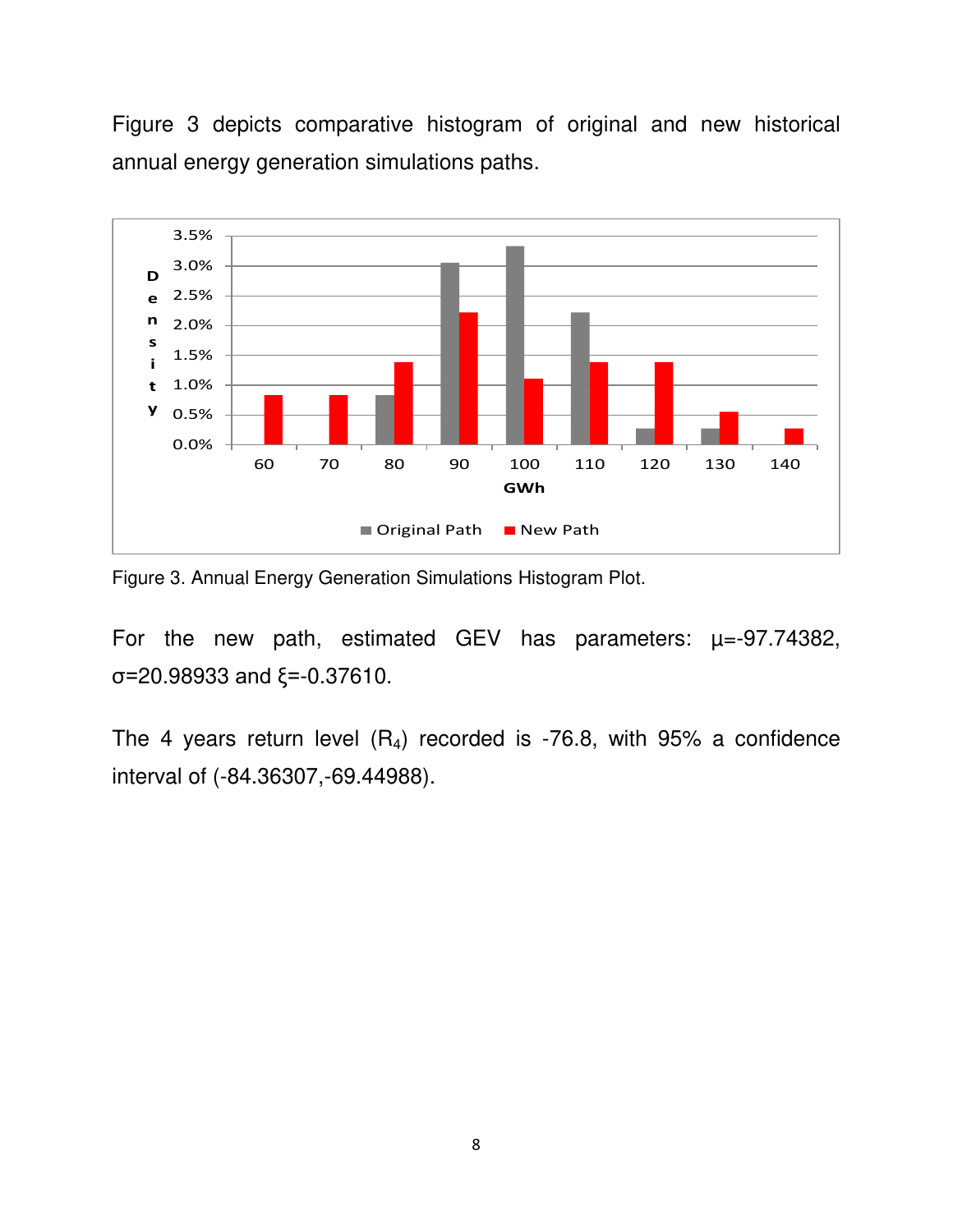Figure 4 presents the return level plot for the new path.



**Return Level Plot** 

Figure 4. Return Level Plot for the New Historical Annual Energy Generation Simulations Path.

#### **II.2.2. Internal Rate of Return**

To compute the Internal Rate of Return of the project:

- a) We assumed a total investment cost of US\$60.0 million.
- b) We used annual energy generation simulations (Table 1 & 2) to estimate:
	- i. Annual income as a product of annual energy generation times a monomic price of US\$120.0/MWh adjusted by an annual increase of 1.5% (inflation rate).
	- ii. Annual expense as a product of annual energy generation times an operating and maintaining cost of US\$20.0/MWh.
- c) No capital expenses, taxes and changes in working capital are considered.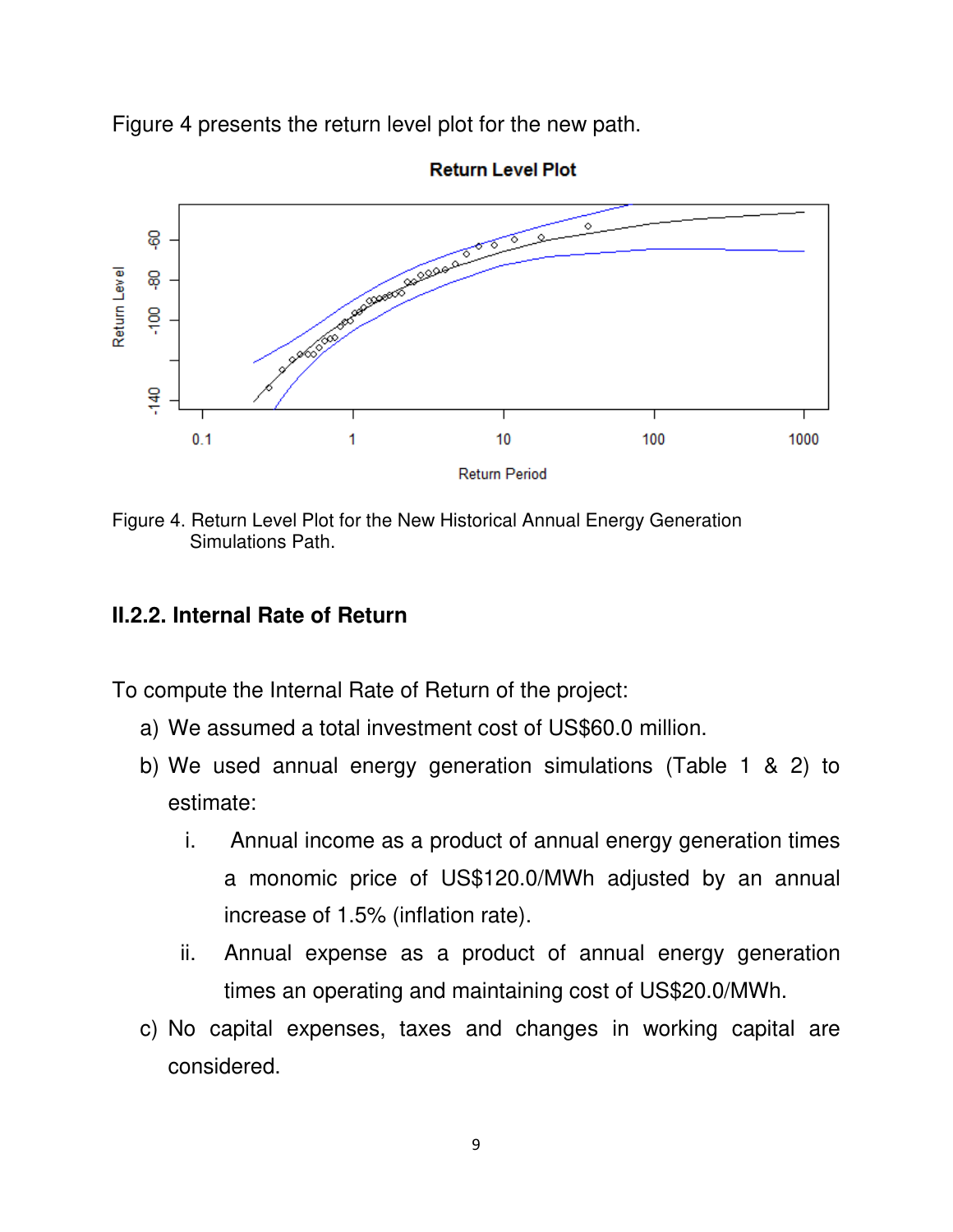

Figure 5 shows annual cash flows for original and new path simulations.

Figure 5. Cash Flow Simulations Plot

The impact in the internal rate of return of the project is around 150 bps, with a 8.8% decrease from 16.7% to 15.2%.

Similar impact results in the reduction in the IRR single value between 6% and 16% was obtained by Harrison et. al. (2003).

Additionally, if we assumed an equity contribution of US\$18.0 million (30% of total investment cost), and a senior debt of US\$42.0 million (70% of total investment cost) to be paid under following conditions: 15 years tenor, 8% interest rate, and "mortgage style" payments for a annual US\$4.9 million debt service payment; therefore, the impact in the internal rate of return of investors is around 375 bps, with a decrease of 14.5% from 25.9% to 22.2%.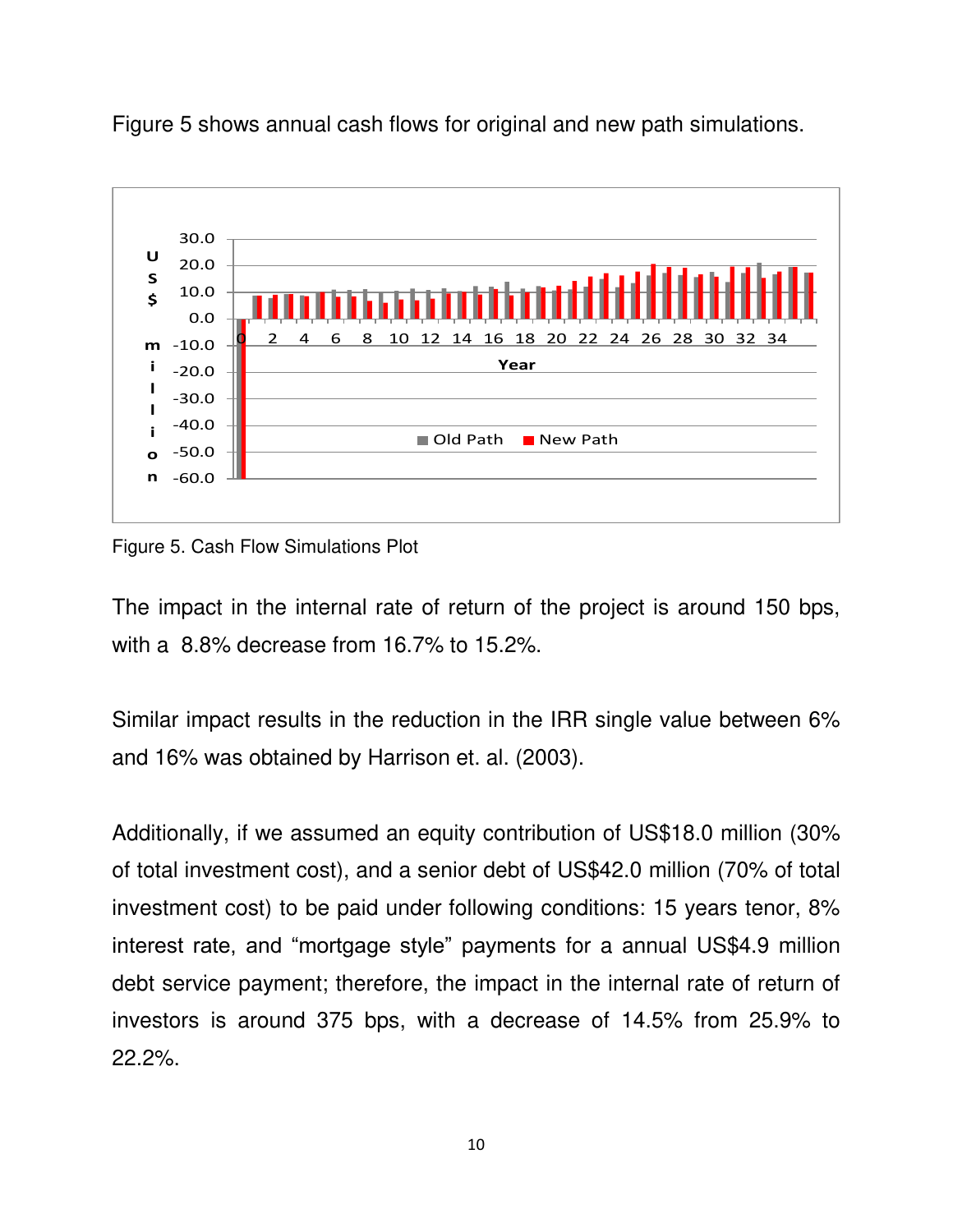Figure 6 presents annual free cash flows for original and new path simulations.



Figure 6. Free Cash Flow Simulations Plot

As a result of such approach, climate risk is reflected in a reduction of the project's cash flow and investors' free cash flow; however, selection of discount rate to resolve the feasibility of the project is a final subjective decision from risks' takers.

#### **II.2.3. Stress Testing**

Stress results help asses risk taken versus risk appetite by identifying major contributors to overall event risk exposure and uncover hidden sources of risk (Schachter, 1998).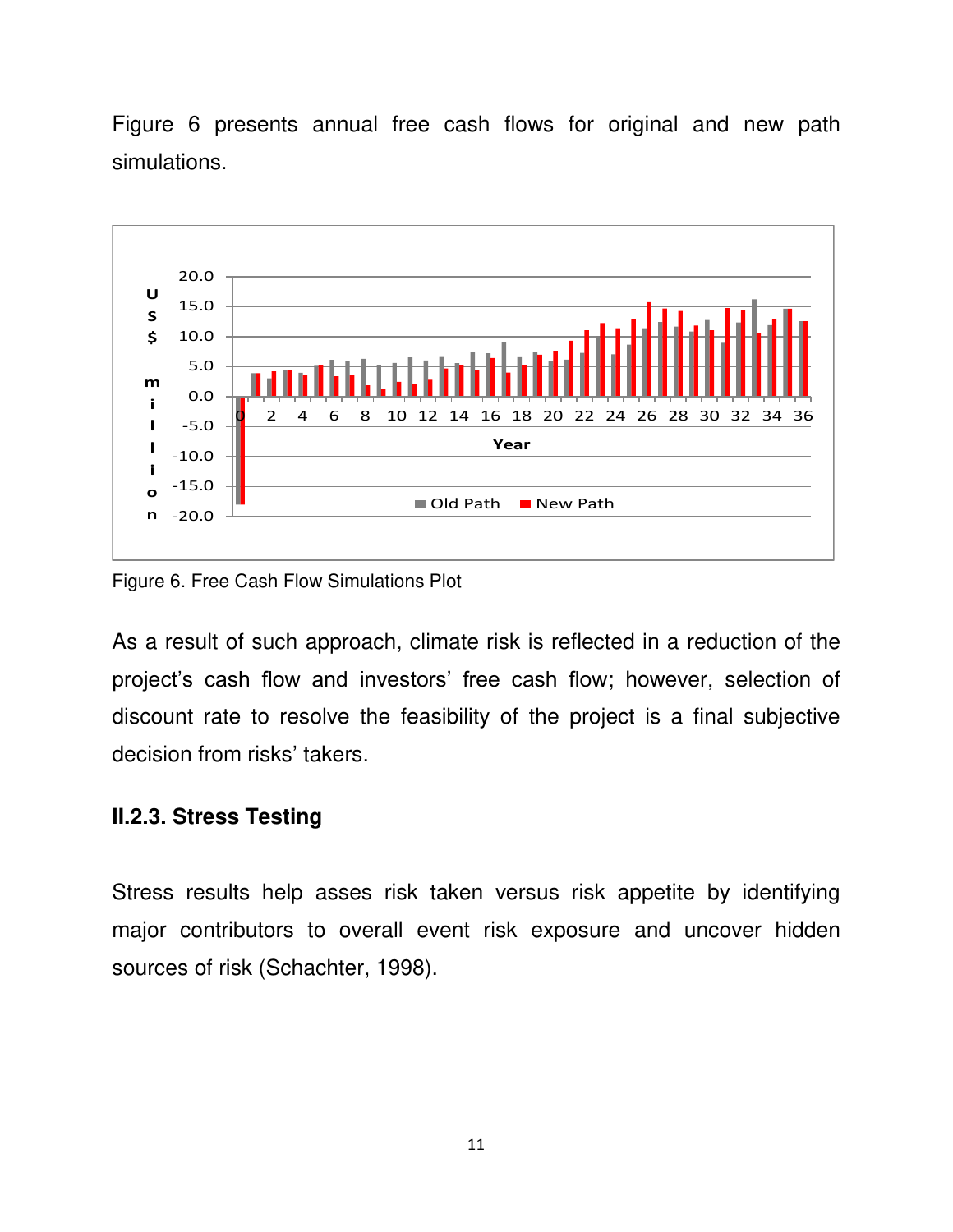Stress tests are inevitably subjective because they depend on scenarios chosen by the stress tester. As a result, the value of the stress testing depends critically on the choice of scenarios and therefore on the skill of the modeler (Aragones et al. 2000).

The most common stress tests involve the determination of the impact of a move in a particular risk factor. In the case of hydropower projects valuation, a simple sensitivity test changing the average annual energy generation (e.g.  $\pm$  10.0%) is frequently done.

The alternative mechanism proposed to include the impact of climate change into the hydropower projects' feasibility valuation, could be used to execute an educated guess as simple sensitivity test.

#### **III. Conclusions and Extensions**

In this document, a new approach to include the impact of climate change into the hydropower projects' feasibility valuation by applying mixing unconditional disturbance and extreme value theory is proposed. This approach is based on the main assumption that a "100 years event" turns into "much lower year event" and its impact in the internal rate of return is evaluated. The obtained results with this new technique could provide a simple sensitivity test, too.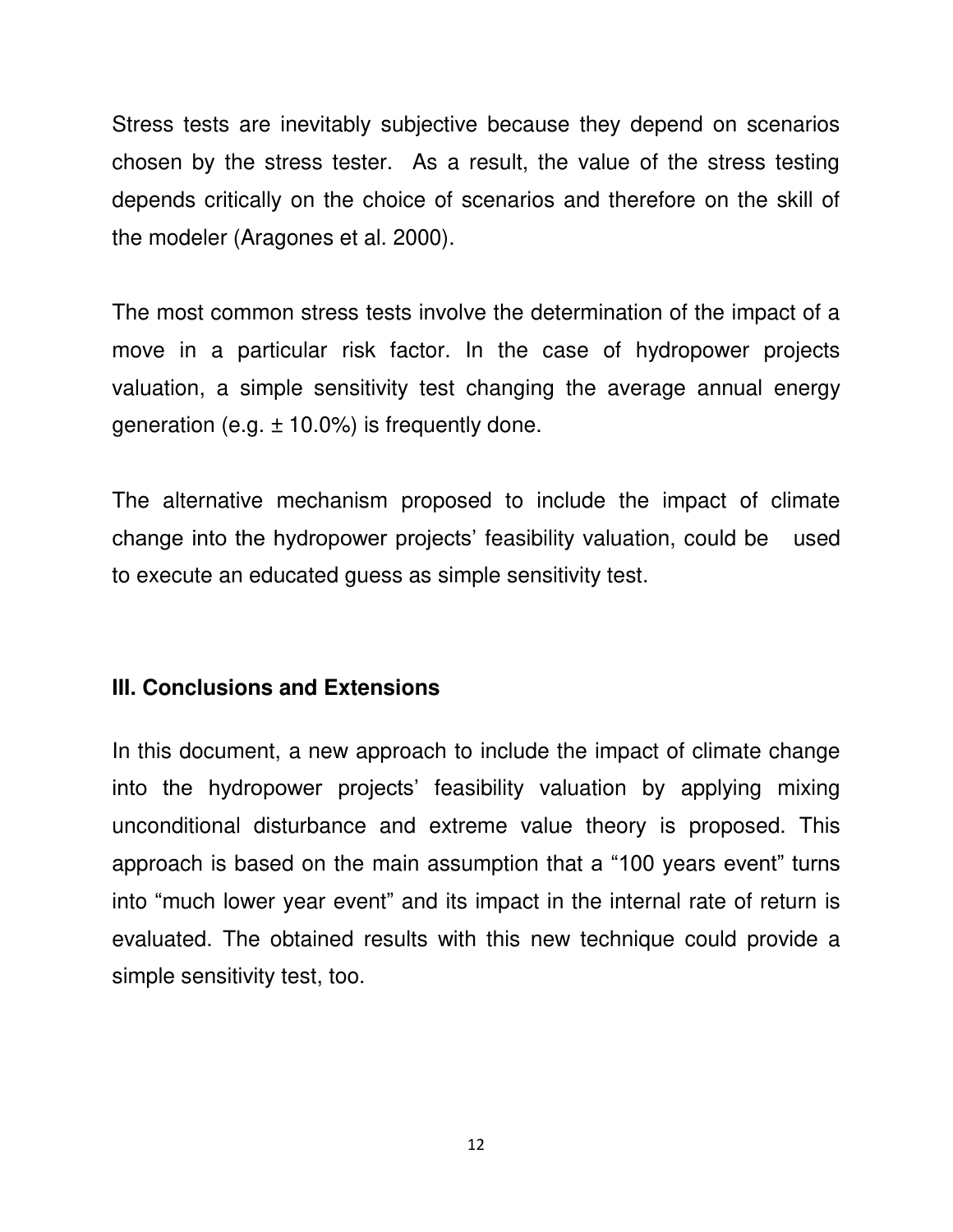We presented here only one particular scenario of the many possible climate change impacts, future lines of research could evaluated with multiple climate change scenarios and/or multiple return level specifications.